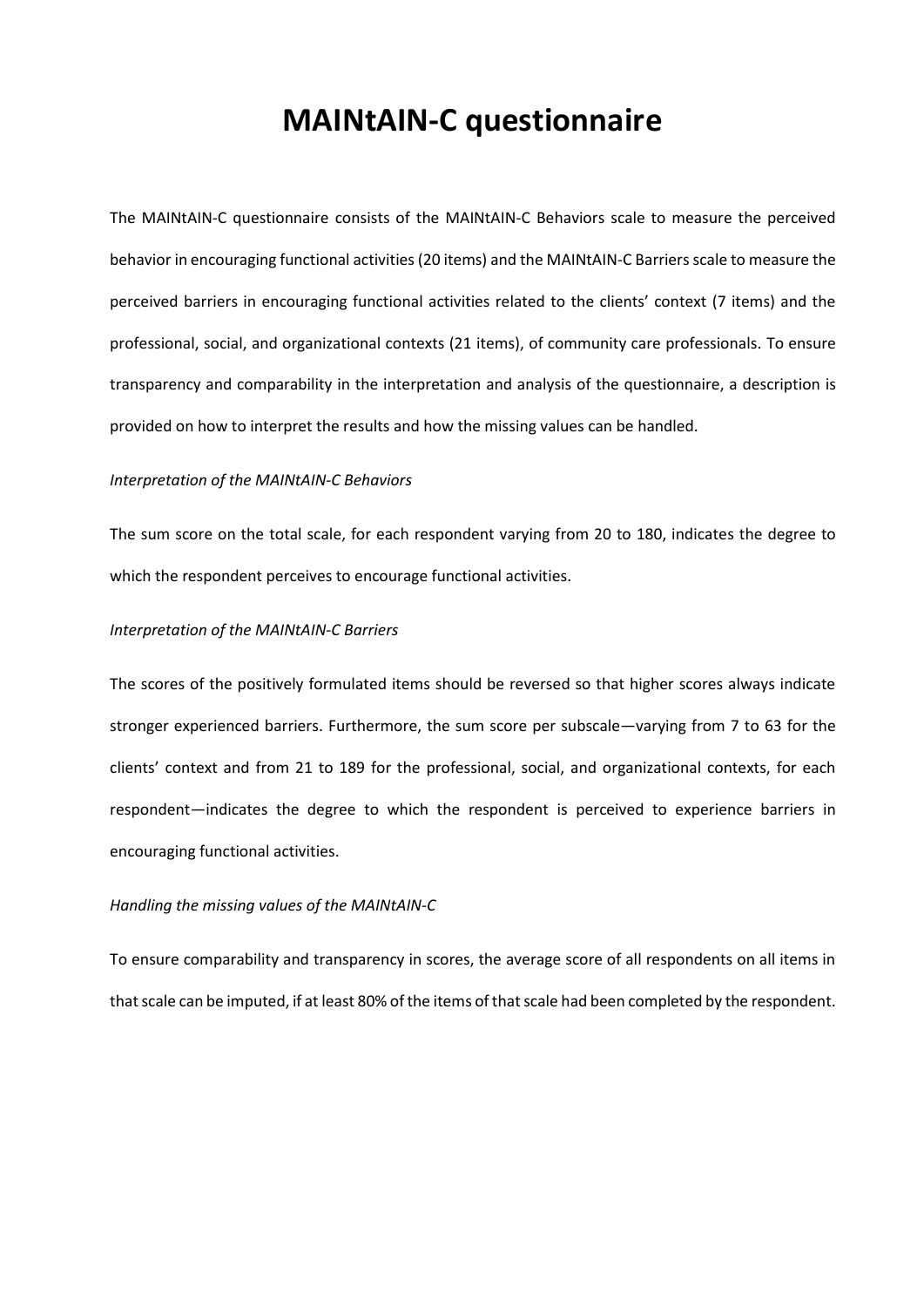# **MAINtAIN-C Behaviors**

| 1.  | I closely follow the extent to<br>which clients are able to<br>perform their own ADLs.                                                                                                   | Never<br>$\bigcirc$        |            |            |            | Sometimes<br>$( \ )$    |            |            |            | Always<br>$\left(\right)$  |
|-----|------------------------------------------------------------------------------------------------------------------------------------------------------------------------------------------|----------------------------|------------|------------|------------|-------------------------|------------|------------|------------|----------------------------|
| 2.  | I encourage clients to<br>perform their own ADLs as<br>much as possible.                                                                                                                 | <b>Never</b><br>$\bigcirc$ | ( )        | $\bigcirc$ | $($ )      | Sometimes<br>$\bigcirc$ | $($ )      | $\bigcirc$ | ( )        | Always<br>$\bigcirc$       |
| 3.  | I closely follow the extent to<br>which assistive devices are<br>available and adequately<br>used by clients.                                                                            | Never<br>$\bigcirc$        | ()         | $( \ )$    |            | Sometimes<br>O          | $($ )      | ( )        | $\bigcirc$ | Always<br>$\left(\right)$  |
| 4.  | I advise clients about the<br>added value of consulting<br>other<br>disciplines<br>(for<br>example physical therapy)<br>in order to encourage the<br>independent performance<br>of ADLs. | <b>Never</b><br>$\bigcirc$ | $\bigcirc$ | $\bigcirc$ |            | Sometimes<br>$\bigcirc$ | $($ )      | $\bigcirc$ | $( \ )$    | Always<br>$\left( \right)$ |
| 5.  | I discuss with new clients if a<br>meal<br>can<br>be<br>eaten<br>independently.                                                                                                          | Never<br>$\bigcirc$        | $\bigcirc$ | ◯          |            | Sometimes<br>◯          | ( )        |            | $\bigcirc$ | Always                     |
| 6.  | encourage<br>clients<br>to<br>$\mathbf{I}$<br>independently<br>dress<br>and<br>undress.                                                                                                  | <b>Never</b><br>$\bigcirc$ | $\bigcirc$ | $\bigcirc$ | $\bigcirc$ | Sometimes<br>$\bigcirc$ | $\bigcirc$ | $\bigcap$  | $\bigcirc$ | Always<br>$\bigcirc$       |
| 7.  | I complement clients when<br>they dress and undress<br>themselves.                                                                                                                       | Never<br>$\bigcirc$        | ()         | $\bigcirc$ | $($ )      | Sometimes<br>O          | ( )        | $\bigcirc$ | $( \ )$    | Always<br>$\bigcirc$       |
| 8.  | I closely follow the extent to<br>which clients are to move<br>about within their home.                                                                                                  | Never<br>$\bigcirc$        | ( )        | $\bigcirc$ | $($ )      | Sometimes<br>$\bigcirc$ |            |            |            | Always<br>$\left( \right)$ |
| 9.  | encourage<br>clients<br>$\mathbf{I}$<br>to<br>participate<br>in<br>activities<br>outside their home.                                                                                     | Never<br>$\bigcirc$        | O          | $\bigcirc$ | $($ )      | Sometimes<br>$\bigcirc$ | O          | $\bigcirc$ |            | Always<br>$($ )            |
| 10. | encourage<br>clients<br>$\perp$<br>to<br>independently wash and dry<br>themselves.                                                                                                       | Never<br>$\bigcirc$        | $\bigcirc$ | $\bigcirc$ | $\bigcirc$ | Sometimes<br>$\bigcirc$ | $\bigcirc$ | $\bigcirc$ | $\bigcirc$ | Always<br>$\left( \right)$ |
| 11. | I encourage clients to use<br>the toilet independently.                                                                                                                                  | Never<br>$\bigcirc$        | $\bigcirc$ | $\bigcirc$ | $\bigcirc$ | Sometimes<br>$\bigcirc$ | $\bigcirc$ | $\bigcirc$ | $\bigcirc$ | Always<br>$\bigcirc$       |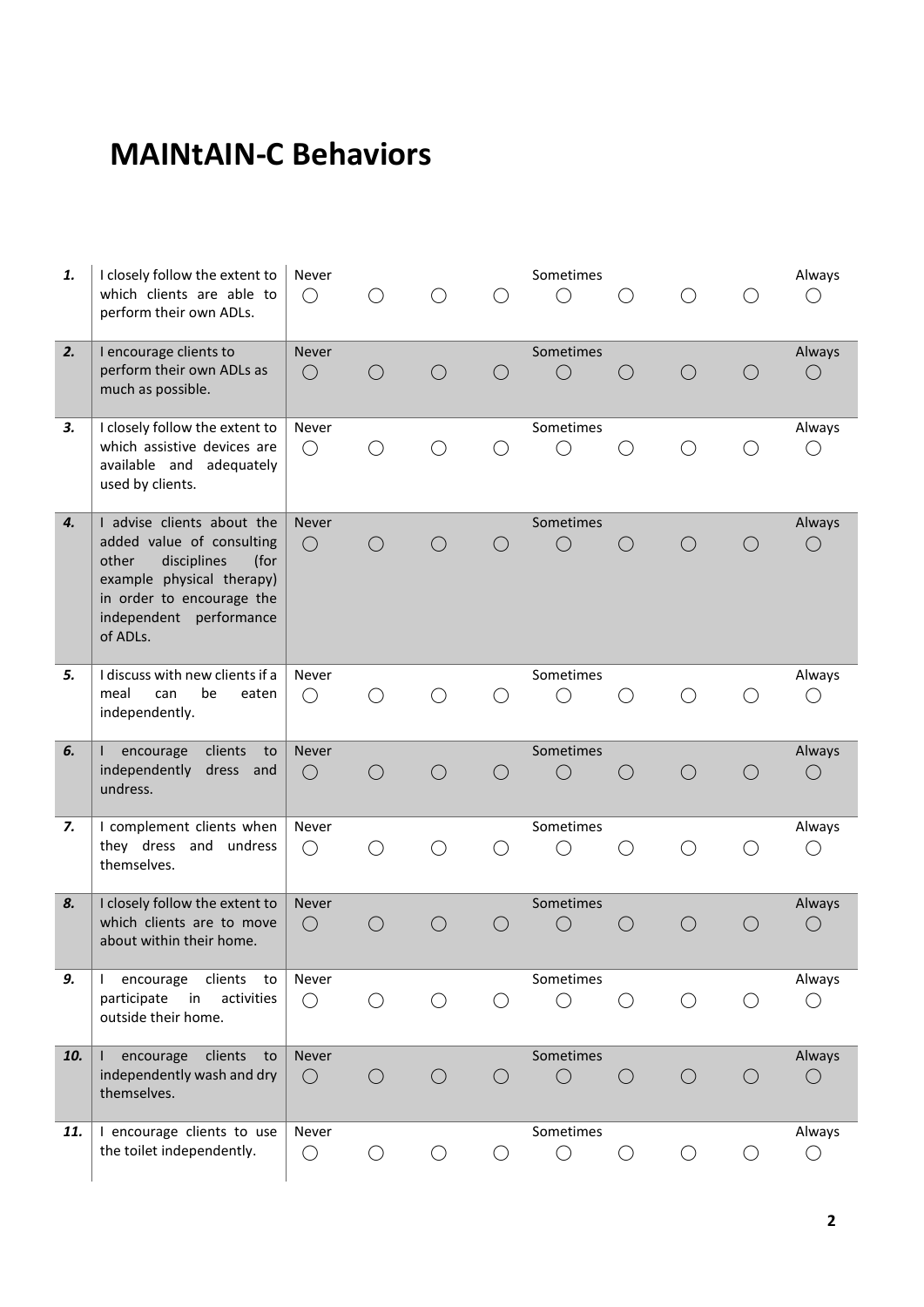| 12. | I discuss with clients if they<br>can prepare their meals<br>independently.                                                                                    | <b>Never</b><br>( )        |            |            |            | Sometimes<br>( )        |            |            |            | Always               |
|-----|----------------------------------------------------------------------------------------------------------------------------------------------------------------|----------------------------|------------|------------|------------|-------------------------|------------|------------|------------|----------------------|
| 13. | I discuss with clients if they<br>can do their shopping<br>independently.                                                                                      | Never<br>( )               | $\bigcirc$ |            | $( \ )$    | Sometimes<br>( )        |            |            |            | Always<br>( )        |
| 14. | I discuss with clients if they<br>can wash their clothes<br>independently.                                                                                     | <b>Never</b><br>$\bigcirc$ | $\bigcirc$ | $\bigcap$  | $\bigcirc$ | Sometimes<br>$\bigcirc$ | $\bigcirc$ | $\bigcirc$ | $\bigcirc$ | Always<br>$\bigcirc$ |
| 15. | I discuss with clients if they<br>can do 'light housework'<br>independently, for example<br>washing/drying dishes.                                             | Never<br>$\bigcirc$        | ◯          | $\bigcirc$ | O          | Sometimes<br>( )        | $\bigcirc$ | $\bigcirc$ | $\bigcirc$ | Always<br>( )        |
| 16. | I discuss with clients if they<br>can mop the bathroom<br>independently after getting<br>washed.                                                               | <b>Never</b><br>$\bigcirc$ | $\bigcirc$ | $\bigcap$  | $\bigcirc$ | Sometimes<br>$($ )      | $\bigcirc$ | $\bigcirc$ | ∩          | Always<br>( )        |
| 17. | I discuss with clients which<br>activities they used to do<br>and they still can perform<br>(ADLs,<br>IADL <sub>s</sub> ,<br>social<br>activities).            | Never<br>$\bigcirc$        |            |            |            | Sometimes               | ( )        |            |            | Always<br>( )        |
| 18. | I discuss with clients which<br>activities<br>(ADLs,<br>IADL <sub>s</sub> ,<br>social activities) they would<br>really<br>like<br>to<br>perform<br>themselves. | <b>Never</b><br>$\bigcirc$ | ( )        |            |            | Sometimes<br>$\bar{ }$  | $($ )      | $( \ )$    |            | Always<br>( )        |
| 19. | I encourage the clients'<br>family<br>and<br>informal<br>caregivers to promote self-<br>reliance in clients.                                                   | Never<br>$\bigcirc$        |            |            |            | Sometimes               |            |            |            | Always<br>$\bigcirc$ |
| 20. | If 'encourage self-reliance<br>independence'<br>and<br>is.<br>included in the care plan,<br>then I follow this.                                                | <b>Never</b><br>$\bigcirc$ | $( \ )$    | $( \ )$    | $( \ )$    | Sometimes               |            |            | $($ )      | Always<br>◯          |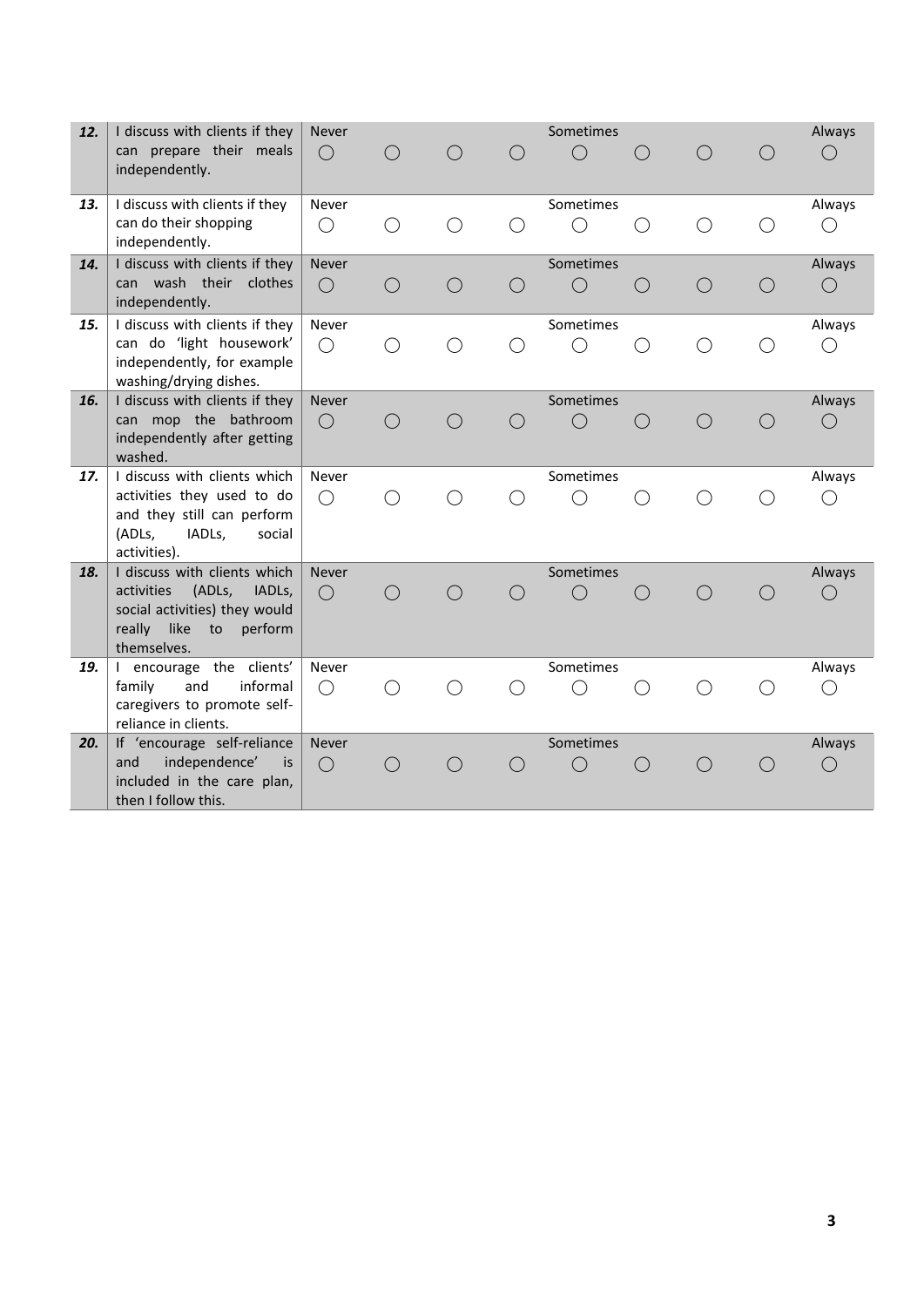## **MAINtAIN-C Barriers**

## **Context of the clients**

| 1. | Clients are often able to<br>perform ADLs more          | Completely<br>disagree |  | Neither agree,<br>nor disagree |  | Completely<br>agree |        |
|----|---------------------------------------------------------|------------------------|--|--------------------------------|--|---------------------|--------|
|    | independently than they<br>now do.                      | $\Box$                 |  |                                |  | $( \ )$             |        |
| 2. | Clients are afraid to walk on                           | Never                  |  | Sometimes                      |  |                     | Always |
|    | their own, without help<br>from others.                 | ( )                    |  |                                |  |                     | ( )    |
| 3. | Clients ask for help with                               | <b>Never</b>           |  | Sometimes                      |  |                     | Always |
|    | ADLs so that they can get<br>extra attention.           | $\bigcirc$             |  |                                |  | $( \ )$             | ( )    |
| 4. | Family or informal                                      | Never                  |  | Sometimes                      |  |                     | Always |
|    | caregivers expect the                                   | $\bigcirc$             |  |                                |  |                     |        |
|    | nurses and nurse assistants                             |                        |  |                                |  |                     |        |
|    | to take over the activities                             |                        |  |                                |  |                     |        |
|    | that clients themselves can<br>still perform.           |                        |  |                                |  |                     |        |
| 5. | Clients do not want to                                  | <b>Never</b>           |  | Sometimes                      |  |                     | Always |
|    | perform activities                                      | $\bigcirc$             |  |                                |  |                     |        |
|    | themselves such as bathing                              |                        |  |                                |  |                     |        |
|    | or opening/closing curtains                             |                        |  |                                |  |                     |        |
|    | even if they still can.                                 |                        |  |                                |  |                     |        |
| 6. | <b>Financial limitations restrict</b>                   | Never                  |  | Sometimes                      |  |                     | Always |
|    | clients in performing ADLs                              | ( )                    |  |                                |  |                     |        |
|    | and IADLs independently.                                |                        |  |                                |  |                     |        |
| 7. | An overburdened family or                               | <b>Never</b>           |  | Sometimes                      |  |                     | Always |
|    | informal caregiver limits<br>clients in performing ADLs | $\bigcirc$             |  |                                |  |                     | $(\ )$ |
|    | and IADLs independently                                 |                        |  |                                |  |                     |        |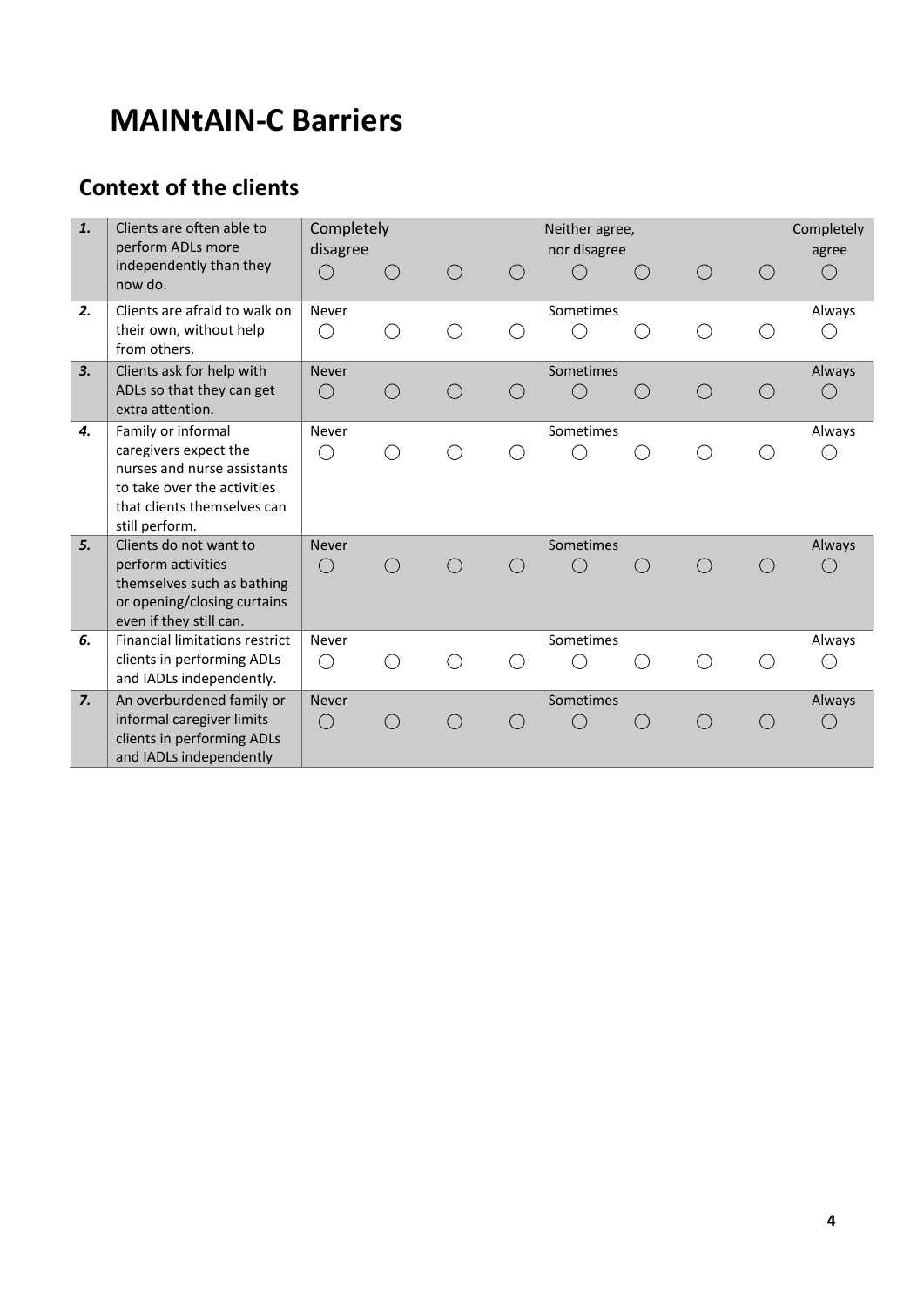### **Context of the professionals, the social context (the team functioning) and the organizational context.**

| 1. | I think that organizing my<br>work so that clients are<br>ready on time is more<br>important than clients<br>performing ADLs<br>independently.      | Never<br>$\bigcirc$                       |       |            |       | Sometimes<br>$( \ )$                    |                    |         |            | Always                     |
|----|-----------------------------------------------------------------------------------------------------------------------------------------------------|-------------------------------------------|-------|------------|-------|-----------------------------------------|--------------------|---------|------------|----------------------------|
| 2. | I am afraid that clients will<br>hurt themselves if I<br>encourage them to walk<br>alone.                                                           | Never<br>$\left(\right)$                  |       |            |       | Sometimes                               |                    |         |            | Always                     |
| 3. | It is primarily the<br>responsibility of the<br>physical therapist or<br>occupational therapist to<br>encourage clients to<br>perform activities.   | Completely<br>disagree<br>$\left(\right)$ | ( )   | $( \ )$    |       | Neither agree,<br>nor disagree<br>$($ ) | $\left( \ \right)$ | ( )     |            | Completely<br>agree<br>( ) |
| 4. | Within my team, we think<br>that it is important to<br>encourage clients to<br>perform ADLs as much as<br>possible independently.                   | Completely<br>disagree<br>$\bigcirc$      |       |            |       | Neither agree,<br>nor disagree          |                    |         |            | Completely<br>agree<br>( ) |
| 5. | Within my team, we think                                                                                                                            | Completely                                |       |            |       | Neither agree,                          |                    |         |            | Completely                 |
|    | that it is our task to inform<br>the family or informal<br>caregivers about the<br>importance of clients<br>performing activities<br>independently. | disagree<br>$\bigcirc$                    | $($ ) |            | $($ ) | nor disagree                            |                    | $( \ )$ |            | agree<br>$\bigcirc$        |
| 6. | Within my team, sufficient                                                                                                                          | Completely                                |       |            |       | Neither agree,                          |                    |         |            | Completely                 |
|    | expertise is available to<br>encourage clients to be as<br>independent as possible in<br>performing ADLs (such as<br>bathing, moving about).        | disagree<br>∩                             |       |            |       | nor disagree                            |                    |         |            | agree                      |
| 7. |                                                                                                                                                     |                                           |       |            |       |                                         |                    |         |            |                            |
|    | Encouraging independence<br>as much as possible in<br>clients' ADLs, IADLs and<br>social activities gives me<br>less time for other things.         | Completely<br>disagree<br>$(\ )$          | ( )   | $\bigcirc$ | ○     | Neither agree,<br>nor disagree<br>◯     | $\bigcirc$         |         | $\bigcirc$ | Completely<br>agree        |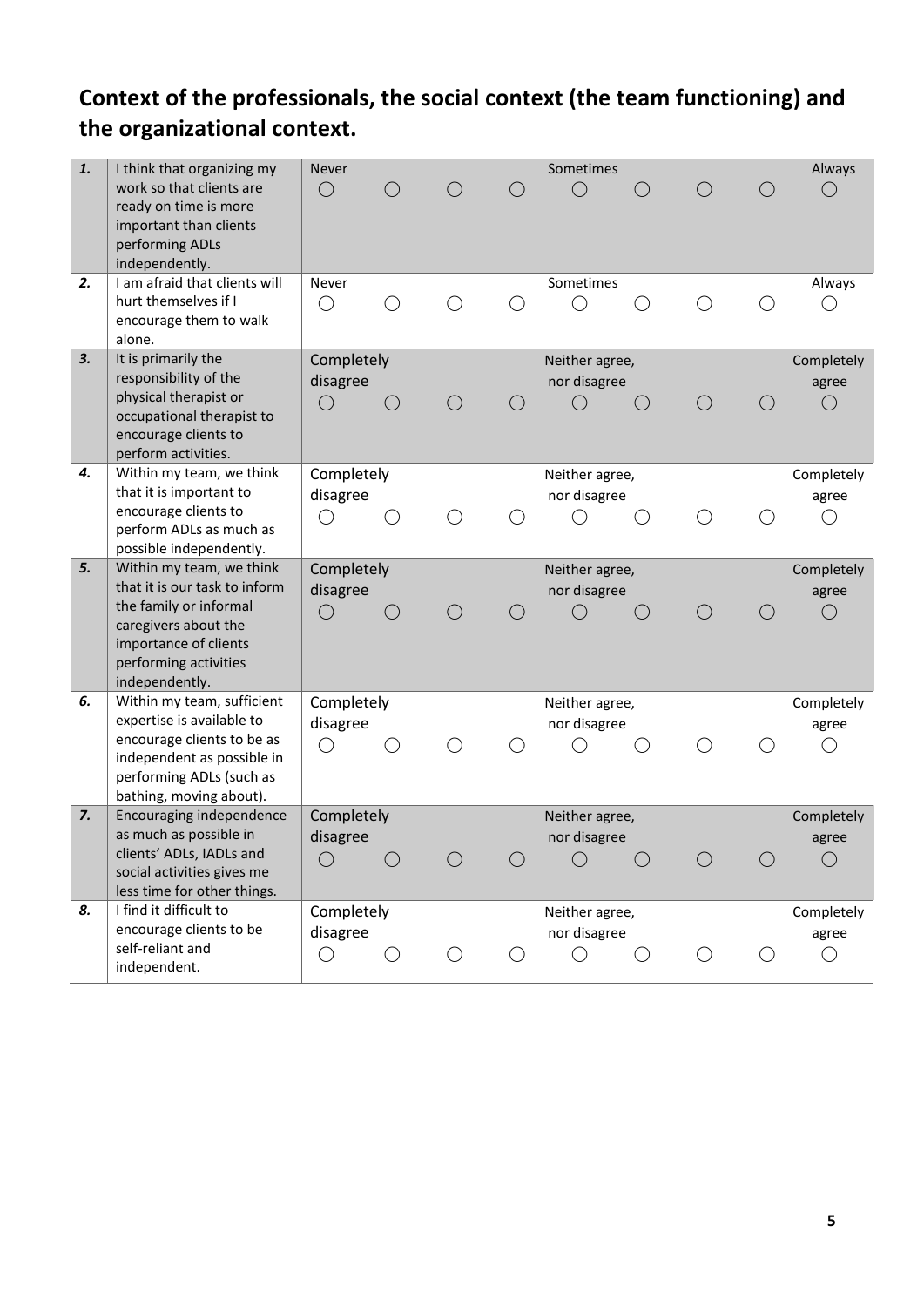| 9.  | Within my team, the<br>collaboration with experts<br>(for example occupational<br>or physical therapists) is not<br>good enough to encourage<br>clients in performing ADLs<br>as independently as<br>possible. | Completely<br>disagree<br>$\bigcirc$ |   |  | Neither agree,<br>nor disagree |     |  | Completely<br>agree<br>$($ ) |
|-----|----------------------------------------------------------------------------------------------------------------------------------------------------------------------------------------------------------------|--------------------------------------|---|--|--------------------------------|-----|--|------------------------------|
| 10. | I can count on enough                                                                                                                                                                                          | Completely                           |   |  | Neither agree,                 |     |  | Completely                   |
|     | support from my colleagues                                                                                                                                                                                     | disagree                             |   |  | nor disagree                   |     |  | agree                        |
|     | when I allow clients to                                                                                                                                                                                        | $(\ )$                               |   |  |                                |     |  |                              |
|     | perform ADLs and IADLs as                                                                                                                                                                                      |                                      |   |  |                                |     |  |                              |
| 11. | independently as possible.<br>The manager of my team                                                                                                                                                           | <b>Never</b>                         |   |  | Sometimes                      |     |  | Always                       |
|     | considers it important that                                                                                                                                                                                    | $\bigcirc$                           |   |  |                                | ( ) |  |                              |
|     | clients perform ADLs and                                                                                                                                                                                       |                                      |   |  |                                |     |  |                              |
|     | IADLs as independently as                                                                                                                                                                                      |                                      |   |  |                                |     |  |                              |
|     | possible.                                                                                                                                                                                                      |                                      |   |  |                                |     |  |                              |
| 12. | I speak to my colleagues                                                                                                                                                                                       | Never                                |   |  | Sometimes                      |     |  | Always                       |
|     | when I hear that they                                                                                                                                                                                          | ()                                   |   |  |                                |     |  |                              |
|     | perform activities that                                                                                                                                                                                        |                                      |   |  |                                |     |  |                              |
|     | clients can still perform                                                                                                                                                                                      |                                      |   |  |                                |     |  |                              |
|     | themselves.                                                                                                                                                                                                    |                                      |   |  |                                |     |  |                              |
| 13. | The team discusses how we                                                                                                                                                                                      | <b>Never</b>                         |   |  | Sometimes                      |     |  | Always                       |
|     | can encourage clients to                                                                                                                                                                                       | $\bigcirc$                           | ( |  |                                |     |  |                              |
|     | perform ADLs and IADLs as                                                                                                                                                                                      |                                      |   |  |                                |     |  |                              |
|     | independently as possible.                                                                                                                                                                                     |                                      |   |  |                                |     |  |                              |
| 14. | Within my team, it is our<br>routine to take over the                                                                                                                                                          | Never                                |   |  | Sometimes                      |     |  | Always                       |
|     |                                                                                                                                                                                                                | ()                                   |   |  |                                |     |  |                              |
|     | ADLs and IADLs (such as<br>making sandwiches) for our                                                                                                                                                          |                                      |   |  |                                |     |  |                              |
|     | clients.                                                                                                                                                                                                       |                                      |   |  |                                |     |  |                              |
|     |                                                                                                                                                                                                                |                                      |   |  |                                |     |  |                              |